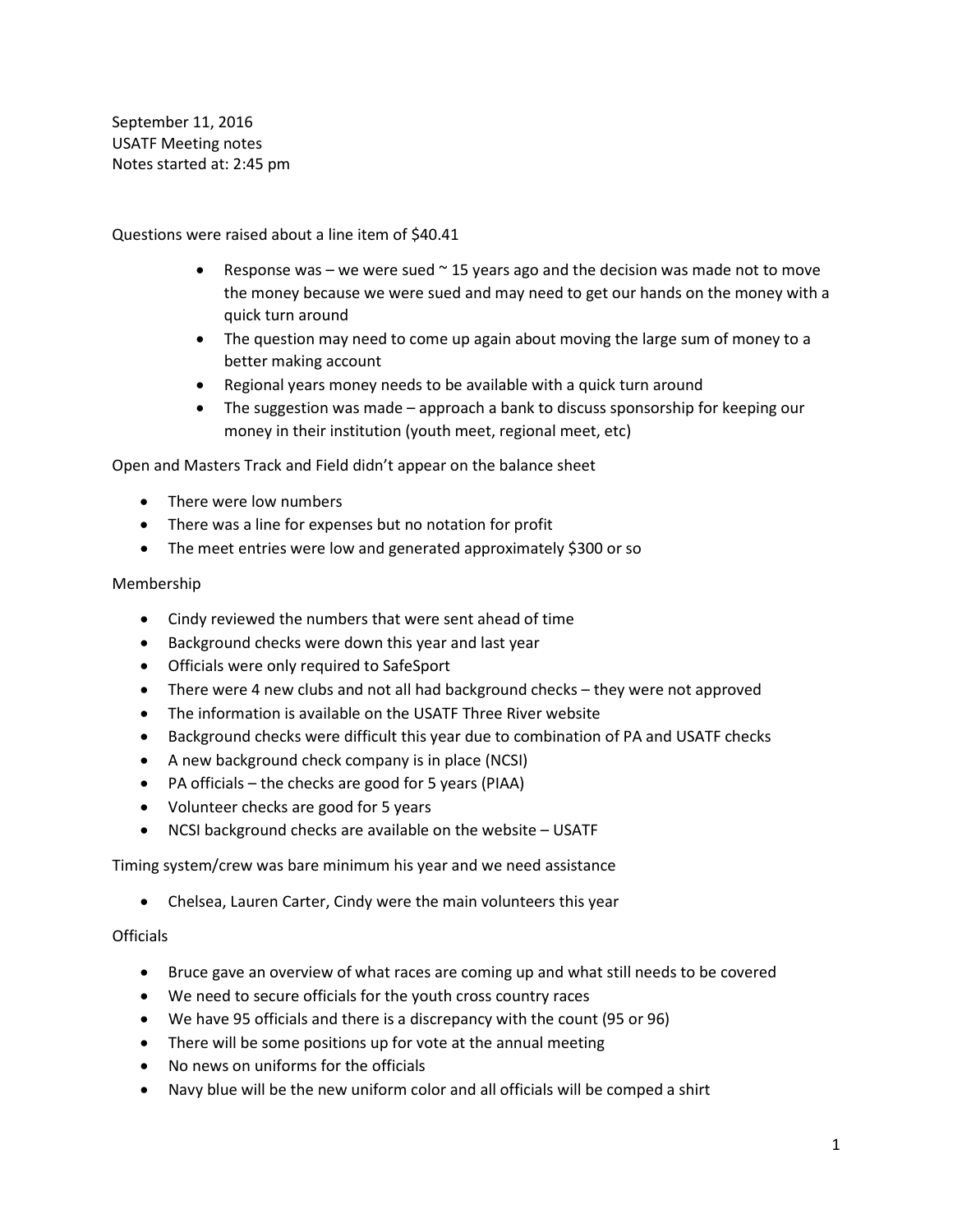- Recertification will happen soon and 3 clinics will be planned to have a group test
- SWOT encourage new officials
- Background checks the assumption is that in 2017 all officials will need background checks
- An award for 2 officials went to: Oronde Sharif and Latonya Sharif outstanding service

Youth update – Chuck Davis

- A vote occurred for an interim youth chair
- Chuck voted for Tricia Myers
- Athlete and coaches of the year are on the website
- We need a format for next year so we have information collected on the nominees
- Totals commission t shirts \$795, Italian ice \$400 for a total of \$1195
- We need to look at a different print vendor for next year
- Sold \$465 collected for programs and they cost \$481
- \$3590 collected from admissions
- \$4555 up from last year
- Suggestion was made to move packet pick to inside the gate to require
- \$10,432 admission fees collected
- Stadium rental cost went up from \$2800 to \$3500 this year
- Officials were paid \$1710 food \$514.05, 18 hours \$270 for athletic trainer (access to ice)
- Novacare was utilized 18 hours \$720 (rate was \$40 per hour)
- Tent rental \$583 for 2 tents
- \$9083.29 in expenses
- The travel fund is supported by the Association meet
- All meet hosting fees have been collected and deposited

# Cross Country – Robert Williams

- The only available date is in the middle of **October 15**
- Association Championship is at Slippery Rock/Cooper's Lake) November 13 (Sunday)
- New Jersey regional meet Central Park in Morris Plain NJ **November 20**
- Hoover, AL national meet
- Request for all officials at the cross country meets
- Thank you to Cindy for working with Tricia Myers on cross country honors
- There is a tent on the line this year as a prize and it will be personalized for the team that wins
- Second place is team renewal and  $3<sup>rd</sup>$  place is money for travel
- Rule change older members 15/16 and 17/18 will run individually and scored together as a team (they may place in their age group)
- Advancement is 10 teams from the older age group it will be written in at the annual meeting

Some people are having trouble completing the sanctions – they need to discuss it with Frank after the meeting

Oronde will forward the code from last year to upload the information for this year

Open and Masters – Mark Schwartz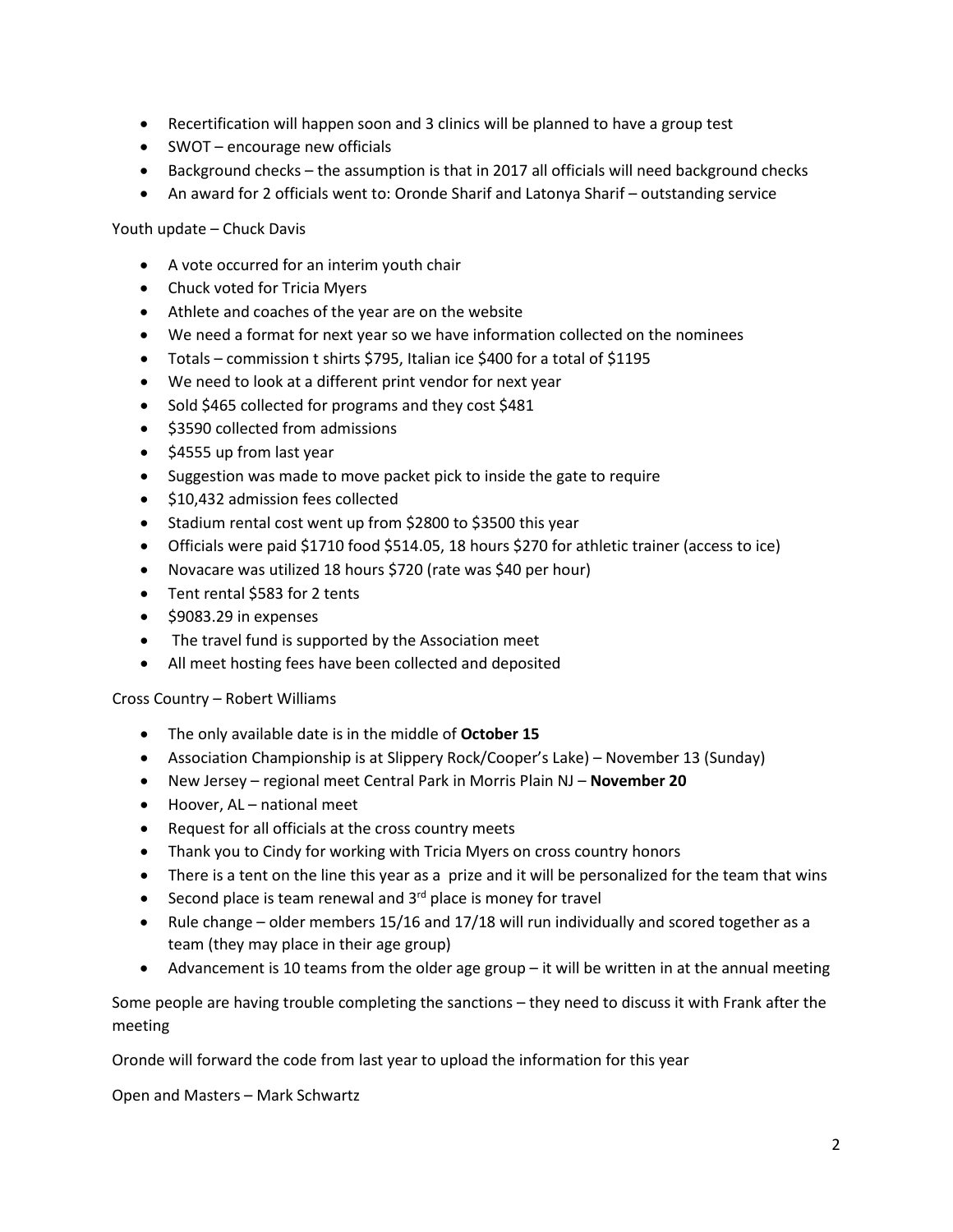- Wolf Creek Track Club approached Mark for reimbursement for travel to national meet
- Indoor championship series was hosted by Slippery Rock
- Several teams came down to host their association meets in conjunction with the all comers meet
- Slippery Rock did not charge USATF Three Rivers
- The association will attempt to make the same arrangement for the upcoming year
- The results are on the website
- 15 athletes competed
- Next year there will be a fee assessed for each event
- Suggestion was made by Donna
- Slippery Rock University will host the national combined events in August of 2017 we will have to provide officials as an association
- National and international events are sent to the association website for recognition in local media

**Question** – is next year the last year for the World Youth Games YES it is not the right atmosphere for the younger athletes

#### LDR – Joe Sarver

- An association member won the age group LDR athlete of the year
- Working on a Grand Prix series for next year
- Recruitment on the national level in LDR is driven by Grand Prix series
- Joe is hoping the Grand Prix series will drive numbers up
- Question what are the numbers for road races? Are they up or down than in earlier decades?

# SWOT Analysis – Bill Phelps

- Bill gave an overview of how the SWOT process took place and why
- The SWOT will not expire it will be an ongoing process
	- o It can be added to , adjusted for completion, etc
- Keep the SWOT on the plan and in the minutes
- From the SWOT a Strategic Plan was developed for the association
- It is on the website and was emailed to membership
- We lack a strong indoor track and field program and partially because of facilities
- If any of h membership (coaches, parents, athletes, etc) know of a facility that could be used for the development of an indoor track, please let a board member know

Meeting adjourned at 4:14 pm